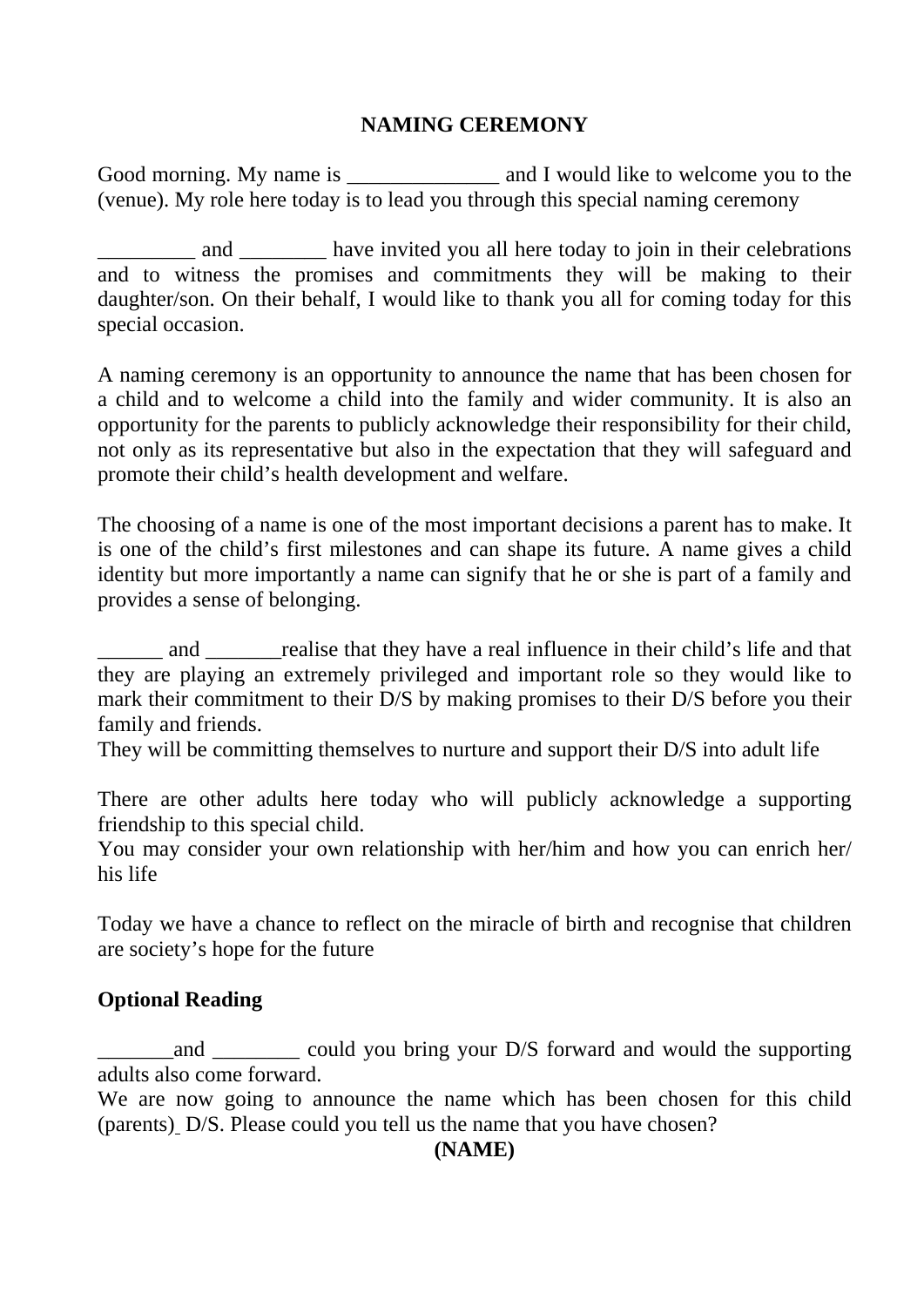I would like to welcome (child's name) into this family and wider community. (child's name) your family is a circle of love and strength. With every union and birth the circle grows. Every joy shared adds more love. Every obstacle faced together makes the circle stronger. We hope you have a long life filled with good health strength and wisdom and that you are happy and rich in love and contentment.

We have reached the part in the ceremony where (parents names) will make their promises to their D/S

(parents' names) please repeat after me

We promise/(Do you promise) in the presence of our families and friends to love ( child's name) forever and keep her/him safe from harm

We promise (Do you promise to ---)/nurture and support (child's name)

We promise (Do you promise) to raise (child's name) to believe in friendships and to understand the importance of their contribution to society.

We promise (Do you promise) to help (child's name) to learn right from wrong and encourage her/him to always try to do the right thing

## **Optional Insert 1 parents promise to each other**

 The supporting adults have agreed to offer a supporting friendship to (child's name). I am now going to ask them to make their promises to (child's name) and his/her parents

Do you promise to keep (child's name) in your thoughts and encourage her/him to achieve her/ his aspirations

Do you promise to offer support to (parents' names) in the upbringing of (child's name), be loyal friends and be there for them when they need you?

Please be seated

**Optional Insert 2 Grandparents Promises Optional Reading Optional Insert 3 Gift Presentation Optional Insert 4 wishes from absent friends**